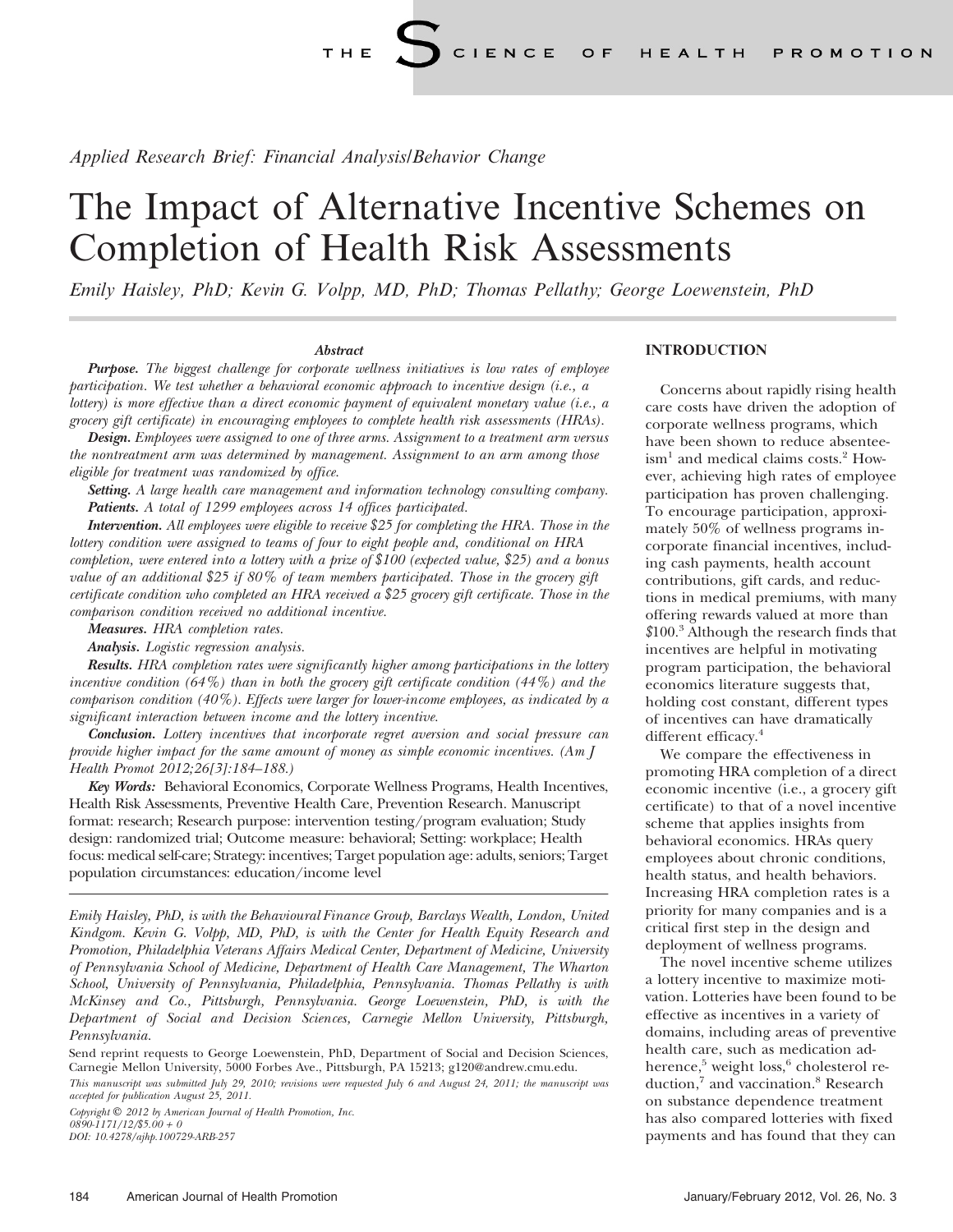be more cost effective in motivating abstinence than fixed-value vouchers.<sup>9</sup>

The lottery we used incorporates a feature inspired by the Dutch postal code lottery, which motivates people to play through the desire to avoid experiencing regret. In the Dutch postal code lottery, a postal code is randomly selected, and residents of that postal code who purchased tickets win a prize, which means that those in the postal code who failed to purchase a ticket know that they would have received a prize if they had purchased a ticket.<sup>10</sup> We sought to additionally amplify motivation through peer pressure by making the size of the lottery prize conditional on coworker completion of HRAs. In sum, we compared the effectiveness in promoting HRA completion of a lottery incentive intervention that incorporates ideas from behavioral economics with a more traditional intervention involving a fixed reward.

## METHODS

## Design

The study was a two-arm, randomized, controlled trial with a convenience comparison sample. The study was approved by the Carnegie Mellon University and University of Pennsylvania institutional review boards.

## Sample

The study was conducted in a health care management company in all 14 of its U.S. offices distributed across the country with 15 or more employees, resulting in 1299 eligible employees. Management was willing to implement interventions at eight offices, which were randomly assigned to either the grocery gift certificate or the lottery arm. For reasons of statistical power, because the lottery arm was expected to have greater within–work-group correlations, five offices were assigned to the lottery arm, and three were assigned to the grocery gift certificate arm. The remaining six offices served as a convenience comparison sample.

## **Measures**

The main dependent measure in the study was HRA completion rate. In 2007, the company HRA completion rate was 27%. In the following year,

2008, a \$25 cash incentive was introduced, which increased the rate to 49%. Our study was conducted in 2009, during which the \$25 incentive was still in effect for all employees. The company provided us with demographic information on age, income, work tenure, and zip code of employees.

## Intervention

The comparison arm received an e-mail explaining the HRA and the \$25 incentive. One reminder e-mail was sent each week for 4 weeks. In the grocery gift certificate arm, the e-mail explained that, in addition to the \$25 incentive, they would receive a \$25 grocery gift certificate upon completion of the HRA. Reminder emails were sent each week over the next 4 weeks. In the lottery arm, the e-mail explained that, in addition to the \$25 incentive, they would be able to participate in a lottery. In the lottery condition only, employees were divided into teams of four to eight employees, informed of other team members' identities, and told that one team would be selected randomly each week. Each member of the winning team who had completed the HRA prior to the time of the drawing would win \$100. If at least 80% of the members of the team completed the HRA, the prize would increase to \$125. The cumulative cost of the lottery incentive, per employee who completed the HRA, was designed to be actuarially equivalent to the \$25 value of the grocery gift certificate.

To receive a team assignment in the lottery arm, employees had to have established an account on the company's health insurance provider Web site. Employees who had not previously signed up for the wellness program or elected the company insurance were given a 2-day window to submit an enrollment form in person. In the other two arms, employees were allowed to enroll at any point. This created an additional obstacle to HRA completion in the lottery arm. As a result, 20% of the employees assigned to the lottery condition were never even assigned to a lottery team and, therefore, were not eligible for the lottery incentive. The primary analysis includes all employees at work sites who were randomly assigned to this

condition in the denominator by using an intent-to-treat approach (i.e., including those assigned to the lottery incentive who were not eligible because of a lack of login), resulting in a conservative test of the efficacy of the lottery.

## Analysis

Results were analyzed with analysis of variance to detect differences in demographics between study arms and logistic regression to determine the impact of the experimental treatments on completion of the HRA controlling for demographic characteristics.

## **RESULTS**

The sample was predominantly female (85%), with a mean age of 41 years and an average work tenure of 2.86 years. Mean household income, estimated on the basis of the median income for the employee zip code, was \$43,084. One-way analysis of variance found significant differences between study arms in these demographic variables, so we report analyses that include demographic controls.

The HRA completion rates were 64% in the lottery arm ( $n = 489$ ), 44% in the grocery gift certificate arm  $(n =$ 184), and 40% in the comparison condition ( $n = 626$ ). Completion rates in the lottery arm were significantly greater than the \$50 grocery gift certificate arm  $(t_{(671)} = 4.76; p < .001;$ 95% confidence interval [CI] of the difference in means, 12%–28%) and the \$25 comparison arm  $(t_{(1113)} =$ 8.15;  $p < .001$ ; 95% CI of the difference in means, 18%–29%). Completion rates in the grocery gift certificate arm were not significantly higher than in the \$25 comparison arm ( $t_{(808)}$  = .95;  $p = .34$ ; 95% CI of the difference in means,  $-4\%$ –12%). As previously discussed, the analyses include the 22% of employees in the lottery arm who were ineligible to receive the lottery incentive. If we exclude these participants, the HRA completion rate in the lottery arm was 76%.

The difference between experimental arms was also analyzed by using a logistic regression model (Table 1). Unadjusted analyses (specification 1, Table 1) revealed an odds ratio for the lottery arm of 2.66 (95% CI,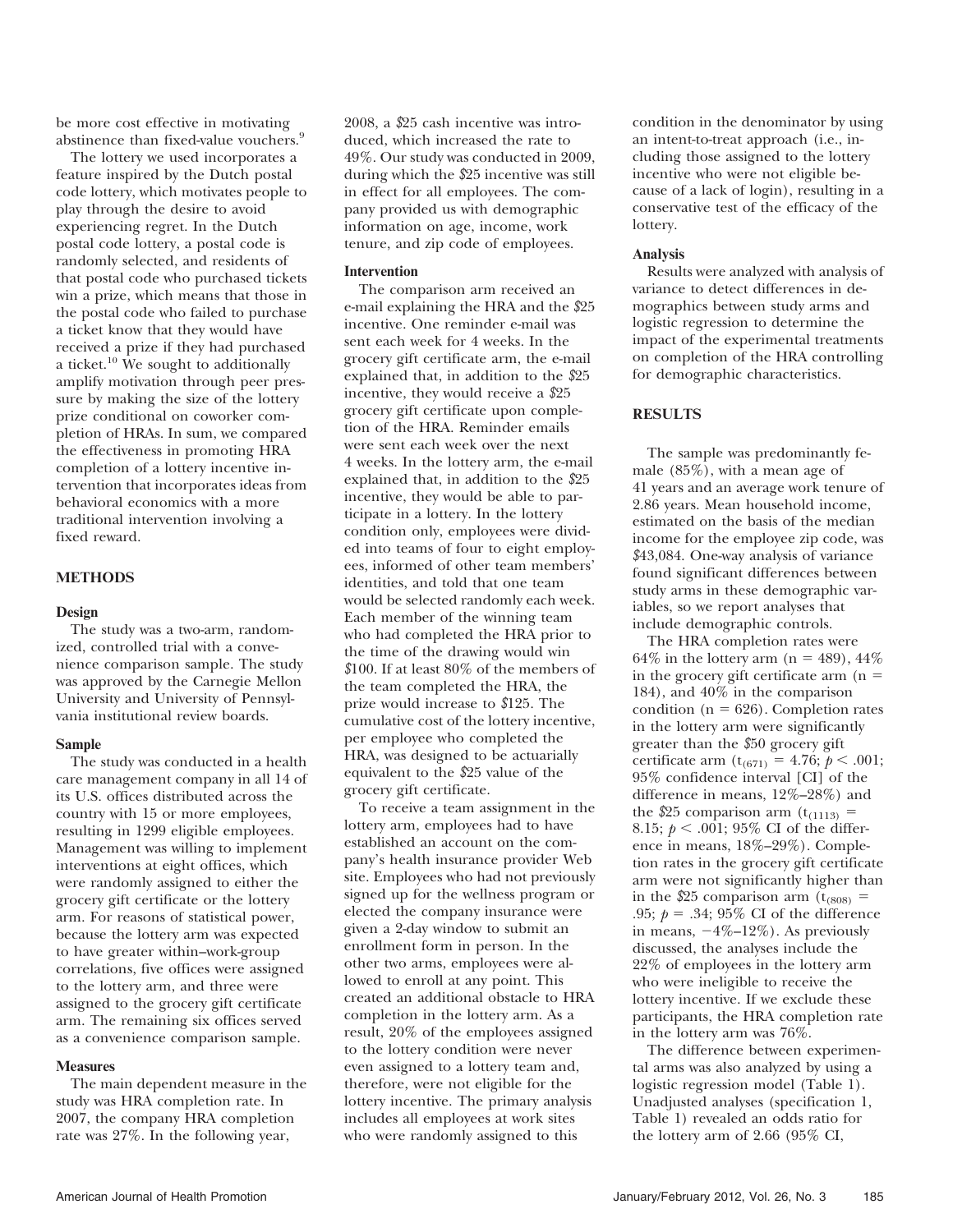| <b>Specifications</b>      | <b>Treatment Only</b> | <b>Demographic Controls</b> | Impact of Income | <b>All Variables</b> |
|----------------------------|-----------------------|-----------------------------|------------------|----------------------|
| Lottery condition          | $2.66**$              | $2.44**$                    | $8.86**$         | $6.55***$            |
|                            | $(2.08 - 3.39)$       | $(1.88 - 3.16)$             | $(4.00 - 19.59)$ | $(2.88 - 14.87)$     |
| Direct payment condition   | 1.17                  | 1.14                        | 1.07             | 1.08                 |
|                            | $(0.84 - 1.74)$       | $(0.80 - 1.61)$             | $(0.75 - 1.50)$  | $(0.76 - 1.53)$      |
| Years of employment        |                       | $1.11***$                   |                  | $1.11***$            |
|                            |                       | $(1.05 - 1.17)$             |                  | $(1.05 - 1.16)$      |
| Age                        |                       | $1.01*$                     |                  | $1.01*$              |
|                            |                       | $(1.00 - 1.02)$             |                  | $(1.00 - 1.02)$      |
| Female                     |                       | $0.36**$                    |                  | $0.38**$             |
|                            |                       | $(0.25 - 0.51)$             |                  | $(0.26 - 0.53)$      |
| Income                     |                       | 1.07                        | $1.18**$         | $1.17**$             |
|                            |                       | $(0.99 - 1.17)$             | $(1.06 - 1.31)$  | $(1.04 - 1.31)$      |
| Income X lottery condition |                       |                             | $0.76**$         | $0.80*$              |
|                            |                       |                             | $(0.65 - 0.90)$  | $(0.68 - 0.95)$      |
| <b>Observations</b>        | 1299                  | 1299                        | 1299             | 1299                 |
| $R^2$                      | 0.04                  | 0.07                        | 0.04             | 0.08                 |

| Table 1 |                                                                   |
|---------|-------------------------------------------------------------------|
|         | Logistic Regression Analysis of Health Risk Assessment Completion |

Note: Odds ratios displayed, income expressed in ten thousands, 95% confidence interval in parentheses.

 $^{\star}$   $\rho$   $<$  0.05. \*\*  $p < 0.01$ .

2.08–3.39), indicating that these employees had a significantly higher likelihood of completing an HRA compared with those in the comparison arm. The grocery gift certificate arm had an odds ratio of 1.17 (95% CI, .84–1.64), indicating that they were not more likely to complete the HRA compared with those in the comparison arm. Adjusting for demographic characteristics that differed significantly across the treatment and comparison groups despite random assignment, the odds ratios are largely unchanged (specification 2, Table 1). Older employees, those with longer tenure, and men were significantly more likely to complete the HRA. Visual analysis of cumulative completion rates over time indicated that, although completion rates differed across conditions, the time course of how the ultimate completion rates were achieved was relatively similar across conditions.

Although lower-income participants completed HRAs at lower rates in both the comparison and grocery gift certificate groups, they completed HRAs at higher rates in the lottery group, as indicated by a significant interaction between income and the lottery condition indicator variable (odds ratio  $=$ .76; 95% CI, .65–.90; specification 3). The observed interaction between

income and HRA completion is robust to the inclusion of control variables (specification 4) and is represented graphically in Figure 1.

## DISCUSSION

## Summary

In this study, a lottery incentive scheme that was designed to accentuate regret, as well as social pressure, was more effective in increasing HRA completion rates than an alternative approach that gave HRA completers a fixed prize of actuarially equivalent value. The success of the intervention in this context suggests that a lotterybased approach, or variations on it, could be applied productively to a range of other desired health behaviors, particularly one-shot behaviors (e.g., getting flu shots or recommended medical tests).

## Limitations

Perhaps the most important limitation of the study was that the lottery condition combined a variety of design features: (1) the possibility of winning  $$100$  in the lottery,  $(2)$  the assignment to teams, and (3) the bonus of \$25 if 80% of the team participated. Because these design features were only run in combination, we are unable to disentangle the specific contributions of the

features (or interactions between them) to the success of the intervention. A second limitation was being unable to randomize the six sites that served as comparisons as a result of management's unwillingness to include them in the pool on the basis of concerns about their ability to implement the lottery. This introduces concerns that these sites could have lower rates of HRA completion as a result of poor organization. However, the similarity in rates of completion between the \$25 comparison and grocery gift certificate sites suggests this was not the case. A third limitation, which worked against the success of the lottery intervention and made our results more conservative, was the short 2-day time window in which lottery participants were able to register on the Web to be eligible for the lottery condition and the additional effort rqeuired to register on the Web. Removal of these two features would have likely resulted in higher rates of HRA completion in the lottery arm. A fourth limitation was that lottery winners were paid through increases in their paychecks, whereas employees in the grocery gift certificate condition were compensated with grocery gift certificates. This design choice was made by the company and introduces a possible confounding factor. Rewards paid as part of paychecks are taxable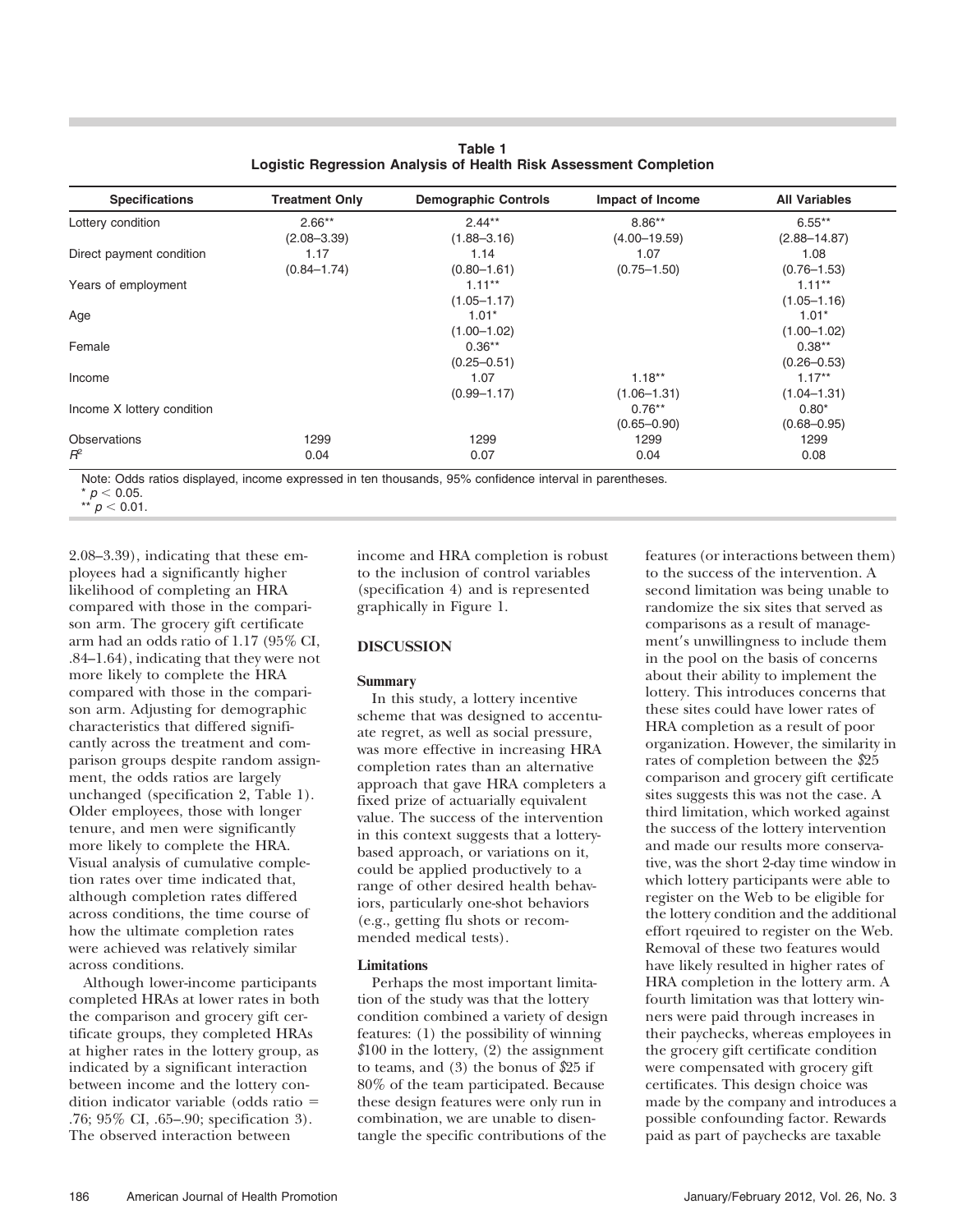

Payment

## Figure 1 Health Risk Assessment (HRA) Completion Rates by Condition and a Median Split

and, because they are bundled together with larger sums of money, are likely to be less noticeable to employees than grocery gift certificates. Again, it is likely that this difference between treatments biased the results toward lower effectiveness in the lottery condition.

## Implications

This study is the first to demonstrate that a lottery-based incentive approach that incorporates ideas from behavioral economics is more effective than an actuarially equivalent direct incentive. This is important for two reasons.

First, many employers use incentives to encourage healthy behaviors by employees, and using these dollars as efficiently as possible is essential to maximizing their collective impact on health. For example, a national survey found that more than 67% of responding organizations used HRAs to assess health risk factors in their populations and that 62% provided cash incentives for completion ranging between \$25 and \$100, 22% offered incentives between \$101 and \$200, and 9% offered cash incentives greater than  $$200.<sup>11</sup>$  One evaluation of the impact of HRA payments nationally

concluded that achievement of a completion rate of 64% with economic incentives requires a payment of approximately \$115 compared with the \$50 expended in this study to achieve the same rate.<sup>12</sup>

Second, many employers have struggled to drive broad participation in critical health and wellness programs in a cost-effective fashion. As employers strive to achieve higher rates of engagement in wellness programs to control health costs, incentive designs that amplify the motivation to participate may be essential to achieving clinically significant effects.

The lottery incentive was designed to take advantage of several findings from the behavioral economics literature. Lotteries in general may be more effective than fixed payments, as people tend to overweigh small probabilities in making decisions. Consistent with research demonstrating that demand for lotteries decreases with income, the lottery incentive was especially motivating to lower-income employees. This suggests that such an approach may be a particularly useful way to drive higher rates of engagement in health and

wellness programs in lower-income groups. In addition, behavioral research has found that the desire to avoid regret is a potent force in decision making under uncertainty. By giving employees feedback about what they would have won had they completed HRAs, the incentive scheme was designed to maximize the threat of regret if people failed to adhere. Finally, the success of the lottery condition can likely be attributed in part to the social pressure to qualify one's group for the bonus lottery prize. The majority of the groups (63%) qualified for the bonus lottery prize by achieving an 80% completion rate.

In future work, it would be very interesting to see whether the lottery is as effective in motivating compliance in other types of wellness programs, such those encouraging physical exercise or adherence to recommended tests, such as colonoscopy. It would also be useful to test the efficacy of lotteries differing in payoffs, probabilities, and expected values to determine how to achieve the greatest participation rate at lowest cost.

On the basis of the success of the lottery incentive and positive feedback from the employees, the company implemented this approach for all employees in 2010, which resulted in a completion rate of 60% across the entire organization. This is a substantial improvement from the 49% completion rate in 2008, when the company offered a simple \$25 cash incentive, and is only a few percentage points lower than the 64% rate achieved for the lottery arm in this study in 2009. This translation of research into practice suggests that such approaches could be scalable and used in employer settings to significantly increase HRA completion rates more efficiently than standard approaches that use simple economic incentives. More generally, this research suggests that ideas from behavioral economics could be applied more broadly in increasing utilization of wellness programs.

## Acknowledgment

This work was supported by McKinsey & Co.

#### References

1. Heaney CA, Goetzel RZ. A review of healthrelated outcomes of multi-component worksite health promotion programs. Am J Health Promot. 1997;11:290–307.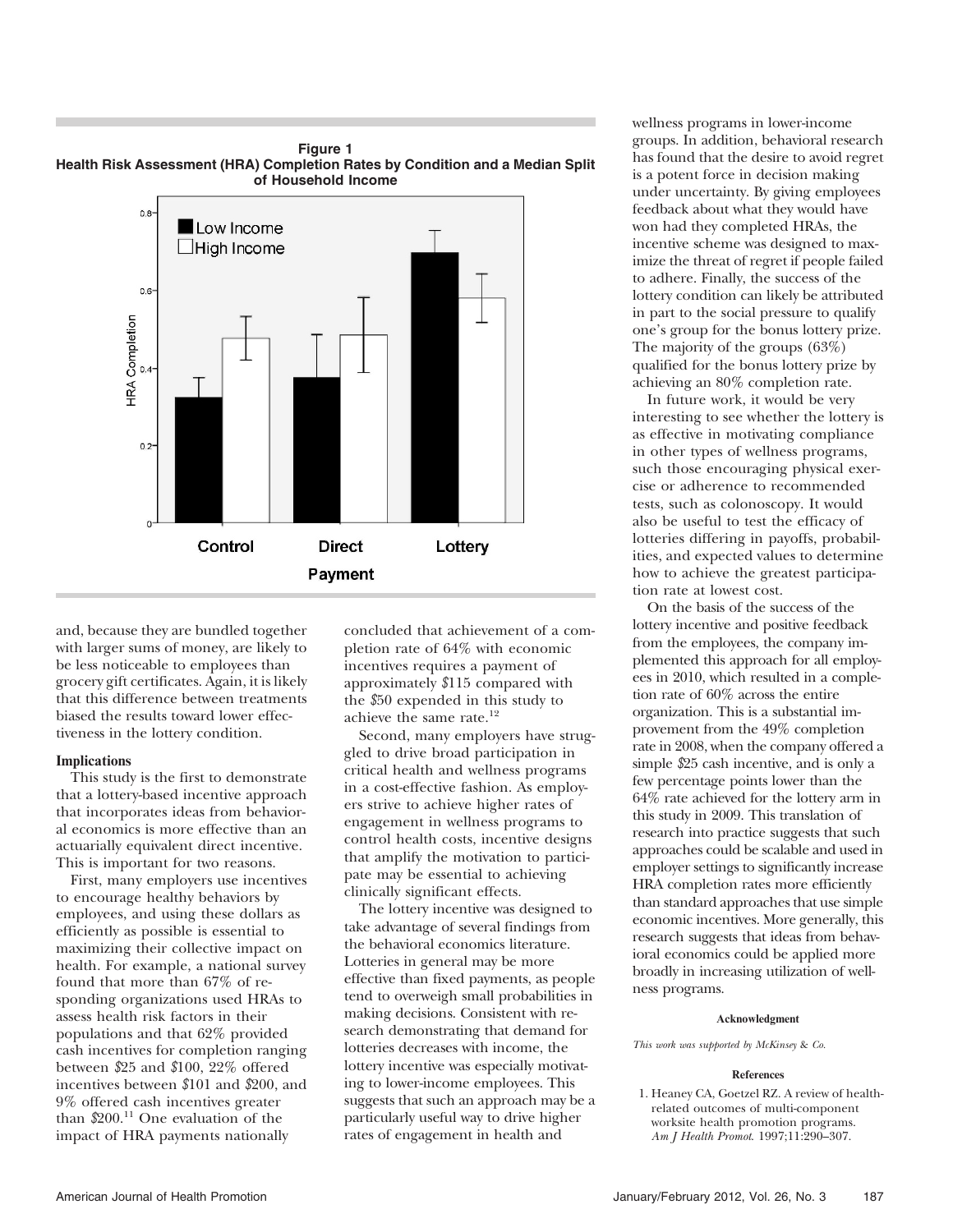- 2. Bly JL, Jones RC, Richardson JE. Impact of worksite health promotion on health care costs and utilization. JAMA. 1986;256: 3235–3240.
- 3. Working Well: A Global Survey of Health Promotion and Workplace Wellness Strategies. Norwalk, Conn: Buck Consultants; 2009.
- 4. Volpp KG, Pauly MV, Loewenstein G, Bangsberg D. P4P4P: an agenda for research on pay- for-performance for patients. Health Aff (Millwood). 2009;28:206–214.
- 5. Volpp KG, Loewenstein G, Troxel A, et al. A test of financial incentives to improve warfarin adherence. BMC Health Serv Res. 2008;8:272.
- 6. Volpp KG, John LK, Troxel A, et al. Financial incentive-based approaches for weight loss: a randomized trial. *J Am Med* Assoc. 2008;300:2631–2637.
- 7. Francisco VT, Paine AL, Fawcett SB, et al. An experimental evaluation of an incentive program to reduce serum cholesterol levels among health fair participants. Arch Fam Med. 1994;3:246–251.
- 8. Yokley JM, Glenwick DS. Increasing the immunization of preschool children: an evaluation of applied community interventions.  $\hat{J}$  Appl Behav Anal. 1984;17:313–325.
- 9. Petry NM, Alessi SM, Hanson T, Sierra S. Randomized trial of contingent prizes

versus vouchers in cocaine-using methadone patients. J Consult Clin Psychol. 2007;75:983–991.

- 10. Zeelenberg M, Pieters R. Consequences of regret aversion in real life: the case of the Dutch postcode lottery. Org Behav Hum Dec. 2004;93:155–168.
- 11. 2010 Performance Benchmarks in Health Risk Assessment Use Wall Township, NJ: Healthcare Intelligence Network; 2010.
- 12. Taitel M S, Haufle V, Heck D, Loeppke R, Fetterolf D. Incentives and other factors associated with employee participation in health risk assessments. Journal of Occup and Environ Med. 2008;50(8):863–872.